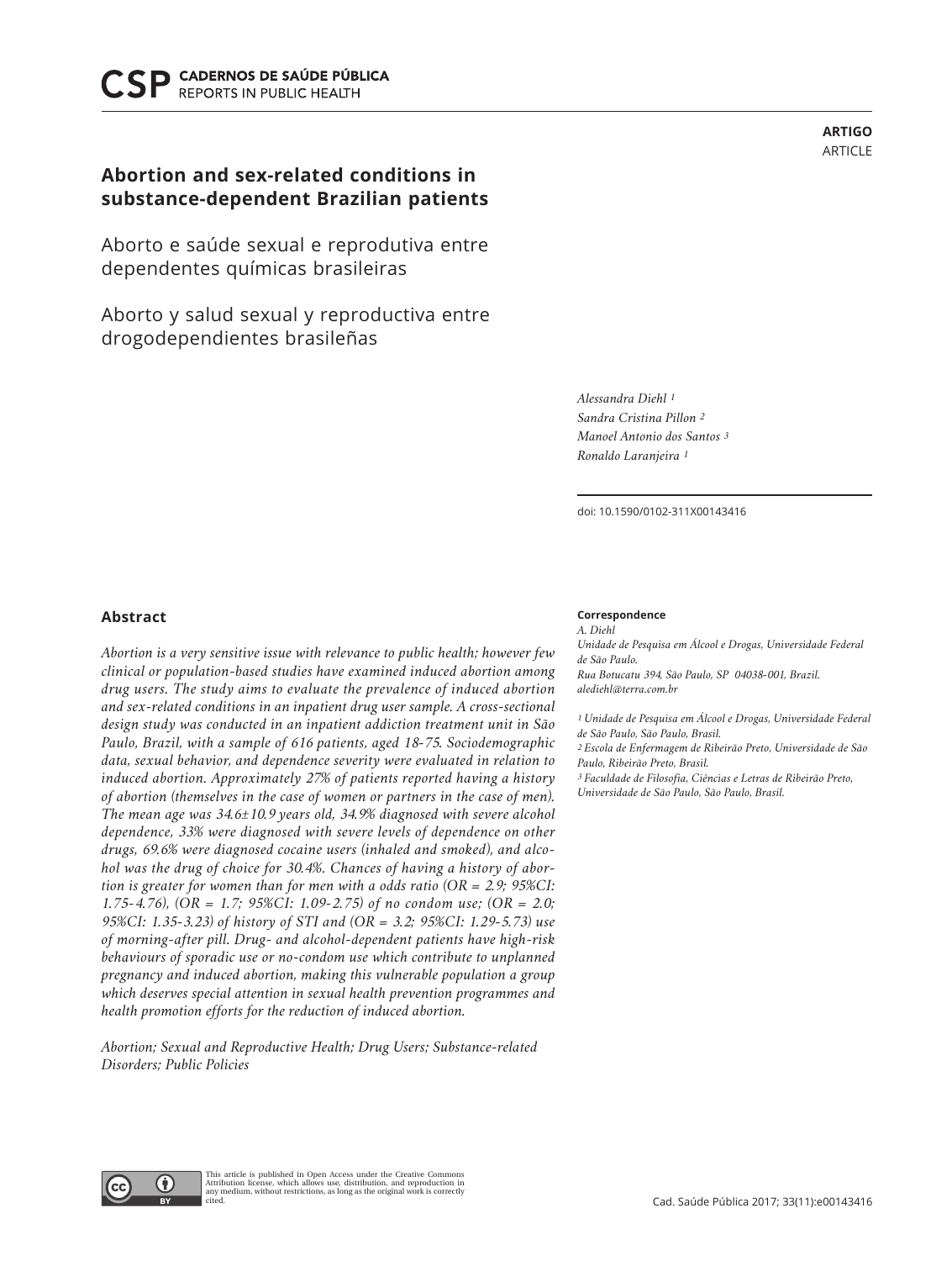# **Introduction**

Abortion is a very sensitive and relevant public health issue which involves social, psychological, ethical, moral and religious concerns 1,2,3. This important taboo subject still generates controversies and disputes in many countries around the world 4,5, including Brazil and other Latin American countries 6.

Concerns about abortion arise in debates during political and electoral campaigns 7,8 and anti-abortion views are extremely common in countries where population majority is Roman Catholic or another Christian religion 7. Yet, there have been discussions and advances in some Latin American countries, such as Mexico and Uruguay, where abortion was legalized despite the Christian population majority 9,10.

Brazilian legislation forbids induced abortion, except when the pregnancy is life-threatening to the mother or results from a rape or sexual assault. Even when there is a severe foetal malformation as in anencephaly, abortion is only permitted after judicial authorization 9,11. Still, little progress in this field has been observed from the public health perspective in Brazil, as the complications of abortion are among the major causes of maternal mortality 9,12, which seems to be repeatedly true for the most vulnerable population, such as the chronic drug users 13,14,15,16,17,18.

Being an illegal practice has not prevented abortions from taking place contributing to the use of unsafe techniques, therefore reducing statistic reliability of this type of practice since illegal abortion is even less reported 12. In 2008, there was one abortion for every four pregnancies in Brazil (25%) 9. Many methods have been used to induce abortion, varying from safe procedures conducted in illegal private health clinics to home-based procedures, exposing women to complication and mortality risk. Due to inequalities within the country death is three times more likely to occur to African descendent women than to white women due to unsafe abortion procedures 9,19. To complete the death vulnerability profile we must add youth and those with low income. In other words, those who are able to pay for illegal abortion are less likely to have complications or die 9,20.

Unplanned pregnancy is a common occurrence among women of reproductive age. Unintended pregnancy is among the major contributors to abortion and many women rely on abortion as a primary birth control method 21. In Brazil, it is estimated that 1.8 million unplanned pregnancies result in 159,151 miscarriages, 48,769 induced abortions, 1.58 million live births and 312 maternal deaths, including 10 (3%) attributed to unsafe abortions. It is estimated that the cost of an unplanned pregnancy is equivalent to BRL 2,293 in Brazil. The abortion cost to health represents a small proportion of the total cost. However, these are generally paid out by the public health system 22.

It is believed that drug users are vulnerable to unplanned pregnancy and induced abortion, with propensity to higher rates when compared to the general population 12,23 due to risky sexual behaviors such as low condom use and high number of sexual partners 24. Substance use during pregnancy is regarded as a serious problem in medical settings and in the criminal justice system 5,11, but very few studies have observed large samples to evaluate induced abortion among drug users and alcoholdependent patients.

A study with 91 female drug users found that 53% were sexually active in four weeks preceding the research, 66% acknowledged to have experienced sexual intercourse which could have led to pregnancy during those four weeks, and 55% had been forced to have sex against their will in their lifetime. Moreover, this sample presented high rates of sexually transmitted infections (STIs), pregnancy termination, and miscarriage indicating the need to recognize the extent of elevated sexual health risks and morbidities experienced by substance users with long-term opioid and crack use 14.

Crack use has increased over the past decade in many countries around the world 25 and its use has been associated to pregnancy termination 26,27. A study evaluated a sample of 125 women crack users from the underprivileged communities in Salvador, Bahia State, Brazil, of whom 90% had low education levels and high unemployment, 37% reported having sex for money or drugs and 58% reported they had not used condoms during sexual intercourse over the previous 30 days. The study reinforces the concept that women who use crack are a significant vulnerable group in regard to STIs transmission and unplanned pregnancies 28.

The risks associated to abortion are also higher among female injecting drug users (IDUs) because they are already more likely to have worse health conditions and clinical comorbidities, such as hepatitis C, HIV and other addictive disorders. Female IDUs may be more vulnerable to impoverishment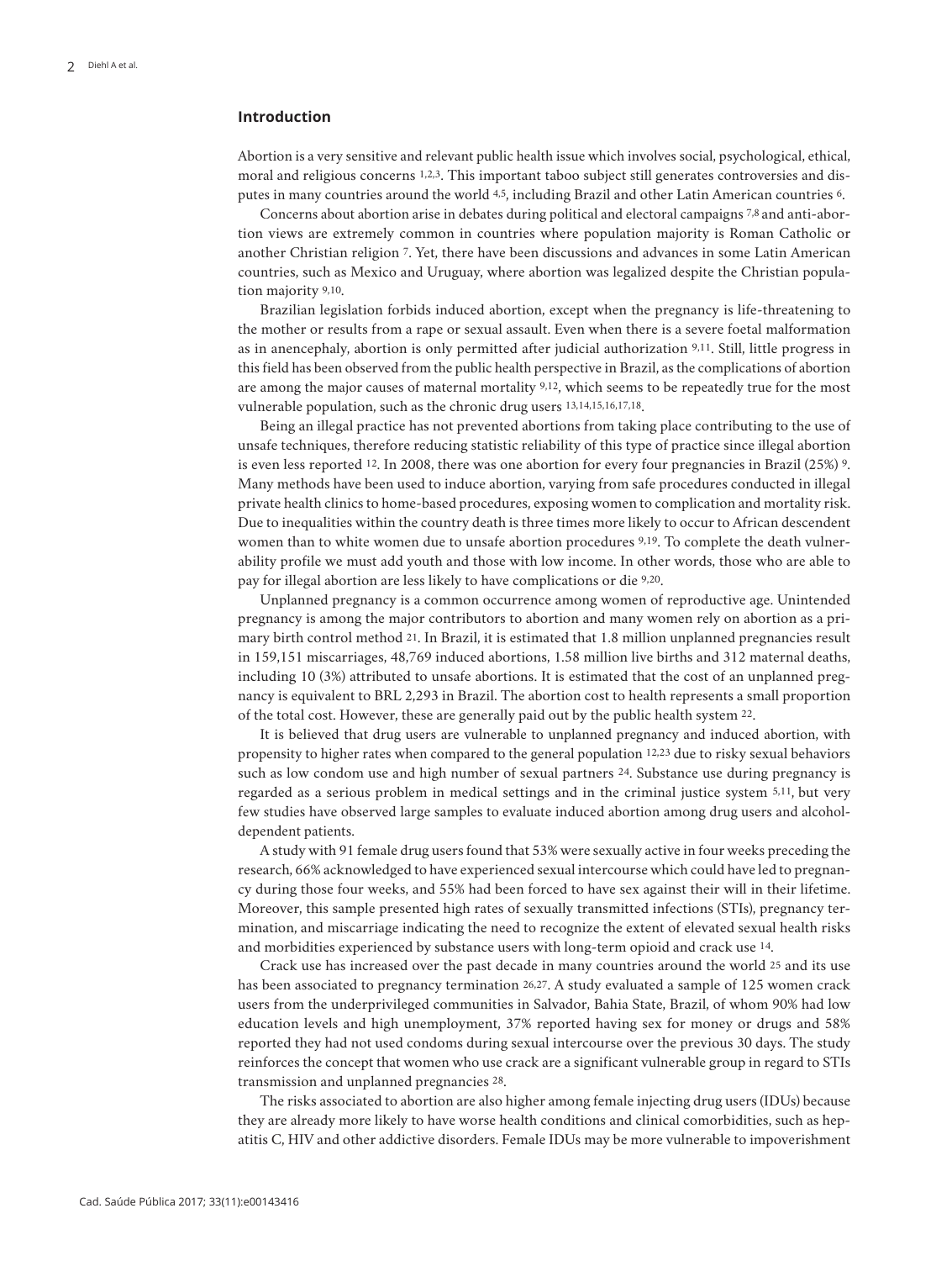and discrimination, fading the ability to provide appropriate health care interventions 29. A study conducted with 80 sexually active IDU women in Saint Petersburg, Russia, showed that 67% had undergone abortion and consistent condom use was reported by only 22% of the subjects 13.

More evidence on induced abortion in drug users in clinical settings and population-based studies may help programme planners and policy makers to identify groups at greater risk for unintended pregnancy and reduce abortion-related health risks among drug users, and further help guide and evaluate the best prevention efforts and health promotion approaches for this vulnerable population. This study aimed to evaluate the prevalence of induced abortion and sex-related conditions in a sample of inpatient drug users.

# **Methods**

This study was a cross-sectional design conducted in an inpatient addiction treatment unit in São Paulo, Brazil. The sample comprised 616 consecutive admission of alcohol and cocaine users (smoked and inhaled), aged 18 years old or older with a confirmed clinical dependence diagnosis according to the *Diagnostic and Statistical Manual of Mental Disorders IV*, text revised (DSM-IV-TR) diagnosis criteria. Data collection was performed from May 2009 to November 2011, all patients admitted in the period above were approached within 14 days from admission date by a trained team constituted by a psychologist, an occupational therapist and a nurse. Interview protocol average duration was 50 minutes. No refusals were recorded 30.

# **Measures**

# **Sexual behavior**

It was examined by simple question about lifetime history of induced abortion (dependent variable was investigated both in women and the abortion experience lived by the men through sexual partners), condom use frequency in the last 12 months, number of sexual partners in the last 12 months, history of sex with sex workers in the last 12 months, sexual orientation identity, lifetime homosexual experience in exchange for drugs, lifetime history of STIs, age at the time of first intercourse (vaginal, anal, oral).

# **• Sociodemographic data**

The sociodemographic data included simple question about age, educational level, race, marital status, monthly income, occupational status, and religious affiliation.

Characteristics related to the treatment of the substance-related disorder. It was examined by simple question about the length of substance abuse and the number of previous treatments excluding the present treatment.

# **Drug** of choice

Data were collected on the individual preferred drug. This information was elicited directly by the simple question "What is your drug of choice?" Although substance users often meet the diagnostic criteria for dependence on multiple drugs, drug of choice is usually included in the patient clinical status because it assists in the user profile identification for appropriate case management provision 31.

# **•**  *Drug Abuse Screening Test* **(DAST) 20**

The DAST is a scale consisted of 20 questions related to drug use within the last year. The questions pertained specifically to abuse, dependence, withdrawal (signs and symptoms), social impairment, family relations, legal implications, medical problems, and previous treatment history. The severity of the drug problem was classified on a scale from 0 to 20 and was scored as follows: 0 = no problem; 1 to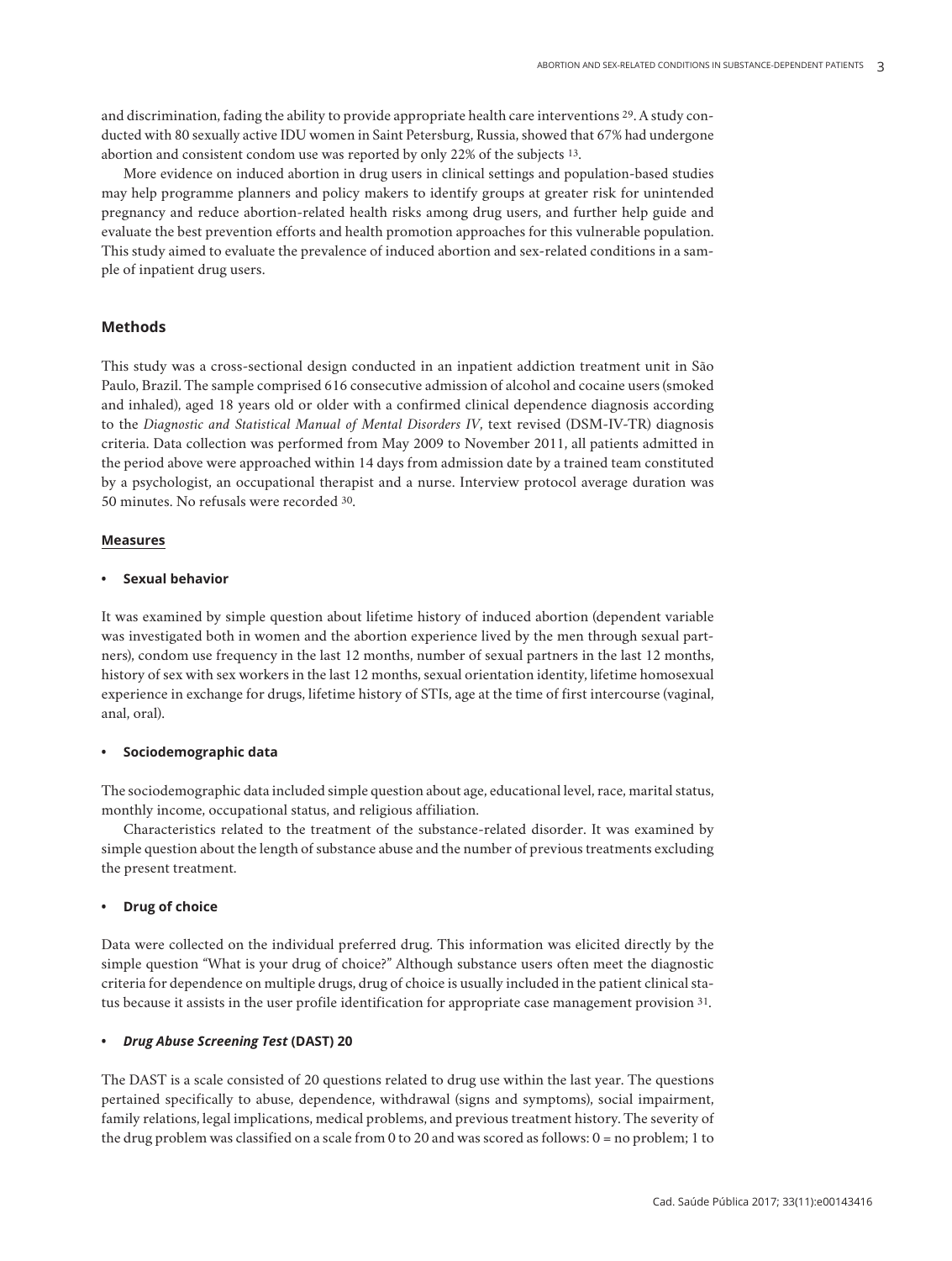5 = mild; 6 to 10 = moderate; 11 to 15 = substantial; 16 to 20 = severe. Reliability and validity measures have been reported to be satisfactory in all the versions for use as a clinical and or research tool 32.

#### *Short Alcohol Dependence Data* **(SADD)**

The SADD is a scale consisted of 15 questions related to the alcohol dependence severity, classified on a scale from 0 to 20, and scored as follows: mild (0-9), moderate (10-19) and severe ( $\geq$  20). The Brazilian version and the original English version of the SADD are highly correlated and the coefficient of internal consistency is 0.79 33.

#### **•**  *Fagerström Test for Nicotine Dependence* **(FTND)**

The FTND scale is a screening instrument extensively used and translated in many countries, including Brazil, for physical nicotine dependence assessment. The instrument consists of six items that are easily understood and rapidly applied. The scores obtained on the test allow nicotine dependence classification into five levels: very low (0 to 2 points); low (3 to 4 points); moderate (5 points); high (6 to 7 points); very high (8 to 10 points). The reliability index is excellent (0.87) and the Cronbach's alpha coefficient ranges from 0.55 to 0.74, indicating that the FTND has moderate internal consistency. FTND exhibits satisfactory sensitivity (0.75) and specificity (0.80) 34.

#### **Data analysis**

A descriptive data analysis was initially performed. For the categorical variables, absolute and relative frequencies were presented, and for the numerical variables, frequency measurements (mean, minimum, maximum, and standard deviation) were presented. Statistical analyses include the chisquare test or Fisher's exact test for small samples, Student's t-test for independent samples and logistic regression. For all the statistical tests, a significance level of 5% was considered. A multivariate analysis was conducted through binary logistic regression to obtain estimated odds ratio (OR) 95% confidence intervals (95%CI) adjusted to confounding variables. Variables included in this model were associated to induced abortion history with  $p < 0.20$  in the bivariate analysis. The variables which remained in the model were only the variables with statically significant values ( $p < 0.05$ ). The dependent variable was induced abortion history (dichotomic) and independent variables were gender, marital status, educational level, occupational status, SADD, DAST, tobacco, FTND, sexual activity in the past 12 months, condom use, history of STIs, HIV testing and use of the morning-after pill. For all the statistical tests, a significance level of 5% was considered. The statistical analyses were performed using the IBM SPSS version 20 (IBM Corp., Armonk, USA).

## **Ethical approval**

This study was approved by the Federal University of São Paulo (UNIFESP) Ethics Committee (protocol number 1193/09) and all the subjects signed an informed consent form.

# **Results**

### **Sociodemographic data**

The sample comprised a total of 616 inpatient drug users, 508 (82.5%) men and 108 (17.5%) women, predominantly adults (mean 34.6±10.9 years old) ranging in age from 18 to 75 years, unmarried (77.6%), Catholic (52.7%), Caucasian (54.5%), non-registered employee/liberal profession and unemployed (67.9%), with low levels of education (47.2%) and income (36.1%) (Table 1). Many of the sociodemographic variables in this study were found to be significantly associated with a history of induced abortion (Table 1). A total of 165 (26.8%) participants reported a history of induced abortion in their lives. In the sample, 40.7 of the women had a history of abortion. However, there was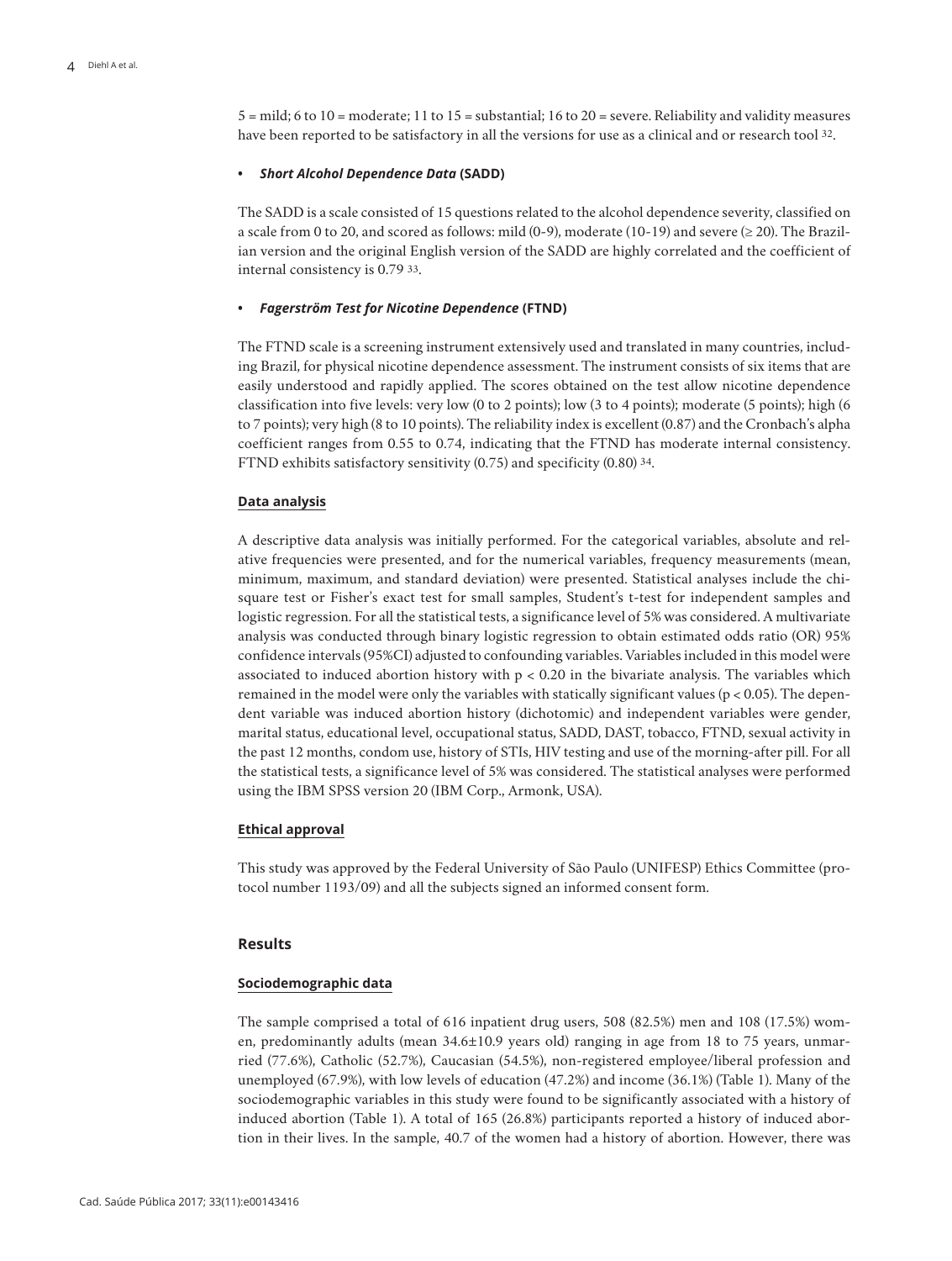## **Table 1**

Sociodemographic data and history of induced abortion.

|                                               | <b>History of induced abortion</b> |      |                    |      |                    |      | p-value   |
|-----------------------------------------------|------------------------------------|------|--------------------|------|--------------------|------|-----------|
|                                               | <b>Total</b>                       |      |                    | Yes  |                    | No   |           |
|                                               | $(n = 616; 100.0\%)$               |      | $(n = 165; 26.8%)$ |      | $(n = 451; 73.2%)$ |      |           |
|                                               | n                                  | %    | n                  | %    | n                  | %    |           |
| Gender                                        |                                    |      |                    |      |                    |      |           |
| Male                                          | 508                                | 82.5 | 121                | 23.8 | 387                | 76.2 | $0.001 *$ |
| Female                                        | 108                                | 17.5 | 44                 | 40.7 | 64                 | 59.3 |           |
| Marital status                                |                                    |      |                    |      |                    |      |           |
| Unmarried                                     | 478                                | 77.6 | 118                | 24.7 | 360                | 75.3 | $0.020*$  |
| Married/Stable union                          | 138                                | 22.4 | 47                 | 34.1 | 91                 | 65.9 |           |
| Ethnicity/Skin color/Race                     |                                    |      |                    |      |                    |      |           |
| White                                         | 336                                | 54.5 | 101                | 30.1 | 235                | 69.9 | $0.027 *$ |
| Non-white                                     | 280                                | 45.4 | 64                 | 22.9 | 216                | 77.1 |           |
| Religion                                      |                                    |      |                    |      |                    |      |           |
| Catholic                                      | 325                                | 52.7 | 73                 | 22.5 | 252                | 77.5 |           |
| Evangelical                                   | 130                                | 21.2 | 43                 | 33.1 | 87                 | 66.9 | 0.070     |
| Spiritualist/Umbanda/Candomblé/Other          | 81                                 | 13.2 | 26                 | 32.1 | 55                 | 67.9 |           |
| Atheist/No religion                           | 80                                 | 12.9 | 23                 | 28.7 | 57                 | 71.3 |           |
| <b>Educational level</b>                      |                                    |      |                    |      |                    |      |           |
| Illiterate                                    | 72                                 | 11.7 | 69                 | 95.8 | 3                  | 4.2  |           |
| Elementary school                             | 219                                | 35.5 | 156                | 71.2 | 63                 | 28.8 | < 0.001   |
| Secondary school                              | 223                                | 36.2 | 161                | 72.2 | 62                 | 27.8 |           |
| Higher education/Graduate education           | 102                                | 16.5 | 65                 | 63.7 | 37                 | 36.3 |           |
| Occupational status                           |                                    |      |                    |      |                    |      |           |
| Retired                                       | 16                                 | 2.6  | $\overline{7}$     | 43.8 | 9                  | 56.3 |           |
| Registered employee                           | 171                                | 27.8 | 45                 | 26.3 | 126                | 73.7 | 0.014     |
| Non-registered employee/Liberal<br>profession | 356                                | 57.8 | 95                 | 26.7 | 262                | 73.3 |           |
| Fully unemployed                              | 62                                 | 10.1 | 11                 | 17.7 | 51                 | 82.3 |           |
| Housewife                                     | 11                                 | 1.8  | $\overline{7}$     | 63.6 | $\overline{4}$     | 36.4 |           |
| Income (minimum wage **)                      |                                    |      |                    |      |                    |      |           |
| $\leq$ 1                                      | 225                                | 36.1 | 45                 | 20.0 | 180                | 80.0 |           |
| $2 - 3$                                       | 215                                | 34.9 | 63                 | 29.3 | 152                | 70.7 | 0.022     |
| $4 - 5$                                       | 98                                 | 15.9 | 27                 | 27.6 | 71                 | 72.4 |           |
| $6 - 7$                                       | 28                                 | 4.5  | 11                 | 39.3 | 17                 | 60.7 |           |
| $\geq 7$                                      | 50                                 | 8.1  | 19                 | 38.0 | 31                 | 62.0 |           |

\* Descriptive level of Fisher's exact test (p-value  $\leq$  0.005) N = 616.

\*\* Minimum wage: BRL 724 or USD 280.18.

Note: descriptive level of the chi-squared test (test statistics; degrees of freedom) N = 616.

induced abortion history predominance among female participants  $(40.7\%, \chi^2(1) = 13.005, p \le 0.001)$ , married/stable union  $(34.1\%, \chi^2(1) = 4.796, p = 0.020)$ , Caucasian  $(30.1\%, \chi^2(1) = 4.040, p = 0.044)$ , illiterate  $(95.8\%, \chi^2(3) = 24.023, p \le 0.001)$ , housewife  $(63.6\%, \chi^2(3) = 0.014)$ , income  $(6-7 \text{ minimum})$ wage [MW]; 1 MW = BRL 724 or USD 280) (39.3%,  $χ²(4) = 11.444$ , p = 0.022), with statistically significant associations.

When comparing mean age, no statistically significant differences were found between participants with  $(36.8\pm10.4 \text{ versus } 33.7\pm11.0; t = 2.877 [95\% CI: 0.96-5.11], p = 0.004)$  and without history of abortion.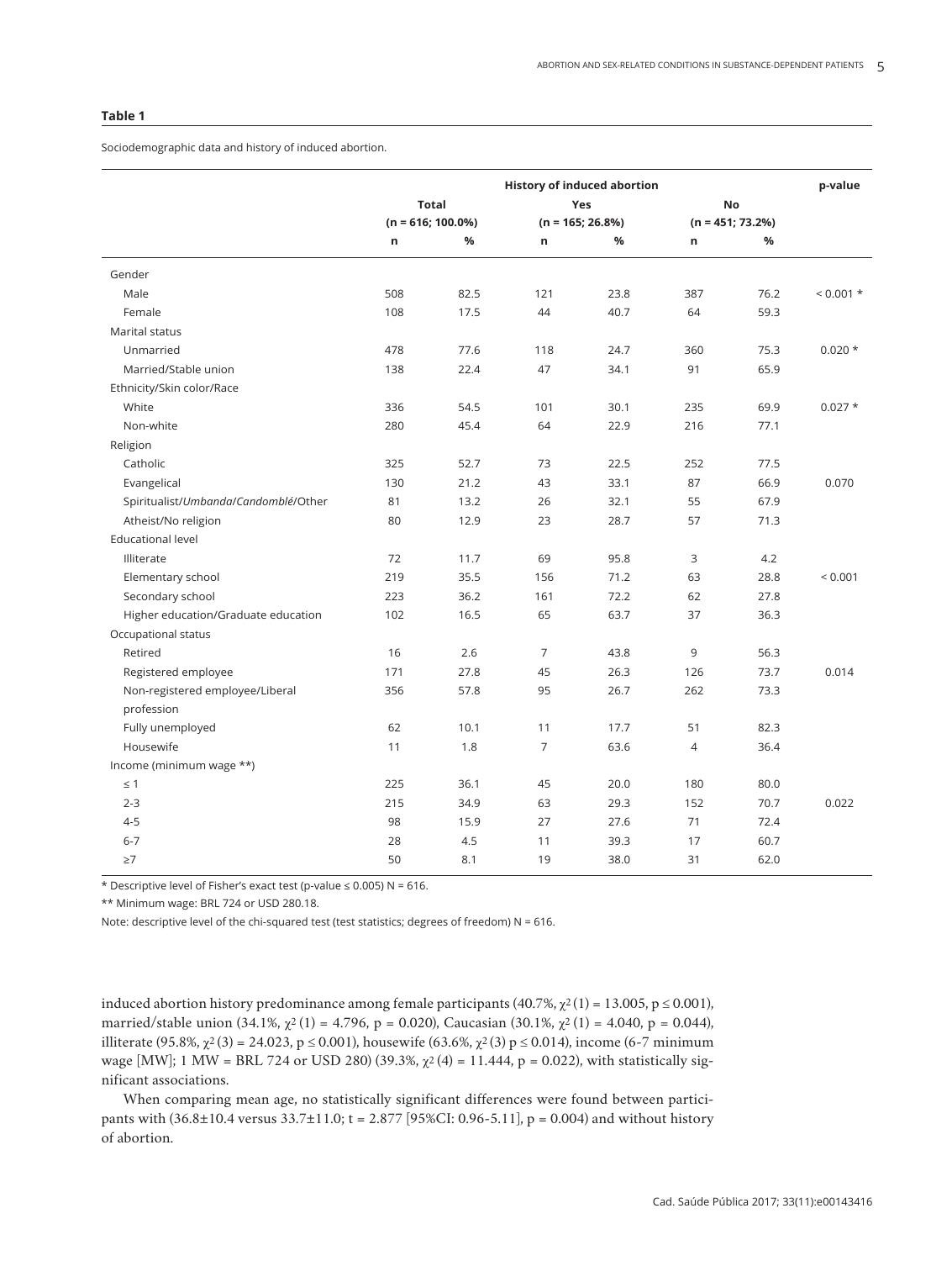It should be noted that among patients who reported induced abortion history, the age groups prevalence was as follows: 18 to 29 years old (23.9%), 30 to 59 years old (32.9%) and 60 years old or more  $(27.3\%, p = 0.094)$  (data not displayed in table).

#### **Substance use and history of induced abortion**

The substance user sample characteristics are displayed in Table 2. The most frequent drug of choice was cocaine (inhaled and smoked) at 69.6% and alcohol at 30.4%. It was observed among the subjects with history of induced abortion the predominance of severe alcohol dependence (SADD) (32.1%,  $\chi^2$  $(3) = 13.152$ , p = 0.004), drug use substantial/severe (DAST)  $(33\%, \chi^2(2) = 24.81$ , p < 0.001), tobacco use  $(32.2\% \chi^2(1) = 13.33, p < 0.001)$  and very low/low/moderate (FTND)  $(33.5\% \chi^2(1) = 16.68, p < 0.001)$ , with statistically significant difference. Amphetamine and injectable drug users were not identified in the sample, although this was not an exclusion criterion.

The average period of previous addiction treatment reported by subjects (mean 2.6±3.4 *versus* 2.5 $\pm$ 3.0; *t* = 0.517 [95%CI: 0.45-0.77],  $p = 0.605$  did not differ significantly in the sample.

Tobacco use length in this sample was 17.1±11.2 years. When comparing groups it was observed that participants with induced abortion history had been tobacco users for a longer period of time (mean 18.9±11.6 versus 14.9±3.3; *t* = 2.260 [95%CI: 0.34-4.93], p = 0.024) when compared to those without induced abortion history. The length of use of other illicit substances (mean 17.3±9.9 versus 15.0±10.1; *t* = 2.314, [95%CI: 0.34-4.18; p = 0.021) and without a history of induced abortion differ significantly in the sample.

#### **Table 2**

Data on drug of choice, severity of dependence, and history of induced abortion among drug users.

|                              | <b>History of induced abortion</b>   |               |                    |            |                    | p-value       |              |
|------------------------------|--------------------------------------|---------------|--------------------|------------|--------------------|---------------|--------------|
|                              | <b>Total</b><br>$(n = 616; 100.0\%)$ |               |                    | <b>Yes</b> |                    | <b>No</b>     |              |
|                              |                                      |               | $(n = 165; 26.8%)$ |            | $(n = 451; 73.2%)$ |               |              |
|                              | n                                    | $\frac{9}{6}$ | n                  | %          | n                  | $\frac{9}{6}$ |              |
| Drug of choice               |                                      |               |                    |            |                    |               |              |
| Alcohol                      | 187                                  | 30.4          | 60                 | 32.1       | 127                | 67.9          | $0.032*$     |
| Cocaine (inhaled and smoked) | 429                                  | 69.6          | 105                | 24.5       | 324                | 75.5          |              |
| <b>SAAD</b>                  |                                      |               |                    |            |                    |               |              |
| Mild dependence              | 78                                   | 12.6          | 24                 | 30.8       | 54                 | 69.2          | 0.004        |
| Moderate dependence          | 121                                  | 19.6          | 33                 | 27.3       | 88                 | 72.7          |              |
| Severe dependence            | 175                                  | 28.4          | 61                 | 34.9       | 114                | 65.1          |              |
| Does not use alcohol         | 242                                  | 24.2          | 47                 | 19.4       | 195                | 80.6          |              |
| <b>DAST</b>                  |                                      |               |                    |            |                    |               |              |
| No problem/Low/Moderate      | 178                                  | 28.9          | 23                 | 12.9       | 155                | 87.1          | ${}_{0.001}$ |
| substantial/Severe           | 336                                  | 54.6          | 111                | 33.0       | 225                | 67.0          |              |
| No illicit drug use          | 102                                  | 16.5          | 31                 | 30.4       | 71                 | 69.6          |              |
| Tobacco                      |                                      |               |                    |            |                    |               |              |
| Yes                          | 367                                  | 59.6          | 118                | 32.2       | 249                | 67.8          | $< 0.001$ *  |
| <b>No</b>                    | 249                                  | 40.4          | 47                 | 18.9       | 202                | 81.1          |              |
| <b>FTND</b>                  |                                      |               |                    |            |                    |               |              |
| Very low/Low/Moderate        | 245                                  | 39.8          | 82                 | 33.5       | 163                | 66.5          | ${}_{0.001}$ |
| high/Very high               | 163                                  | 26.5          | 48                 | 29.4       | 115                | 70.6          |              |
| Non-smoker                   | 208                                  | 33.7          | 35                 | 16.8       | 173                | 83.2          |              |

DAST: *Drug Abuse Screening Test*; FTND: *Fagerström Test for Nicotine Dependenc*e; SAAD: *Short Alcohol Dependence Data*.

\* Descriptive level of Fisher's exact test (p-value ≤ 0.005).

Note: descriptive level of the chi-squared test (test statistics; degrees of freedom) N = 616.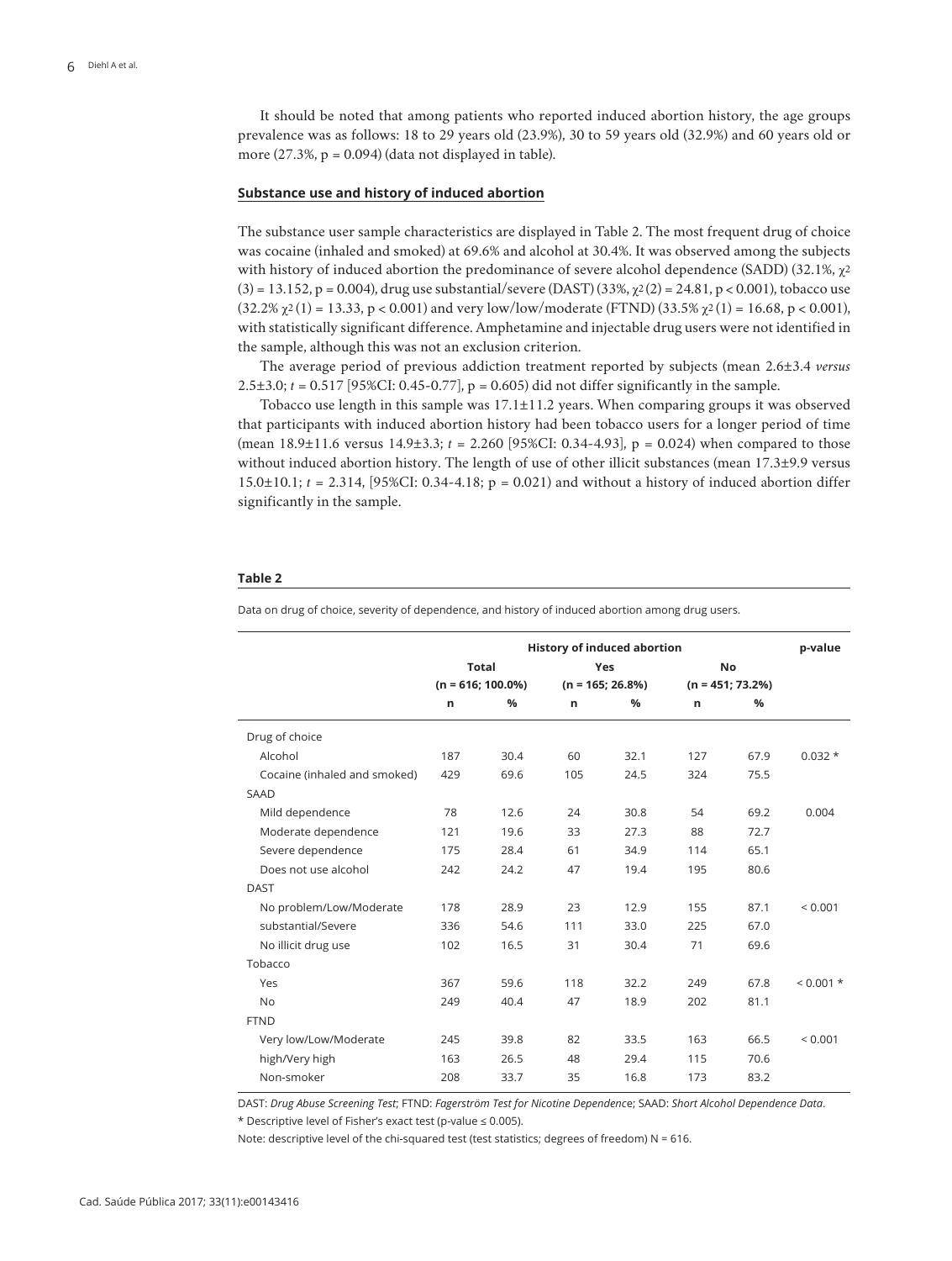# **Sexual behaviors and history of induced abortion**

Sexual behaviors and history of induced abortion in the sample are presented in Table 3. Sexual behaviors such as having an active sexual life (32%,  $\chi^2(1) = 11.725$ , p = 0.001), homosexual experience in life (41.7%,  $\chi^2$  (2) = 7.26, p = 0.026), homosexual experience in exchange for drugs (37.9%,  $\chi^2$  (1) = 4.63,  $p = 0.031$ ), low frequency of condom use  $(36.3\%, \chi^2(2) = 23.70, p = 0.001)$ , HIV testing  $(33.2\%, \chi^2(1) =$ 23.85, p = 0.001), use of the morning-after pill (55.9%,  $\chi^2(1)$  = 15.53, p = 0.001) and having three or more partners (32%,  $\chi^2(1) = 4.23$ , p = 0.040) were all positively associated to induced abortion history in this sample.

# **Table 3**

Sexual behavior and history of induced abortion among drug users.

|                                          | <b>History of induced abortion</b> |              |                     |      |                     | p-value   |             |
|------------------------------------------|------------------------------------|--------------|---------------------|------|---------------------|-----------|-------------|
|                                          |                                    | <b>Total</b> |                     | Yes  |                     | <b>No</b> |             |
|                                          | $(n = 616; 100.0\%)$               |              | $(n = 165; 26.8\%)$ |      | $(n = 451; 73.2\%)$ |           |             |
|                                          | n                                  | %            | n                   | %    | n                   | %         |             |
| Sexual activity in the past 12 months    |                                    |              |                     |      |                     |           |             |
| Yes                                      | 440                                | 71.4         | 141                 | 32.0 | 299                 | 68.0      | $0.001 *$   |
| <b>No</b>                                | 176                                | 28.6         | 24                  | 13.6 | 152                 | 86.4      |             |
| Homosexual experience                    |                                    |              |                     |      |                     |           |             |
| Never                                    | 482                                | 78.2         | 118                 | 24.5 | 364                 | 75.5      | 0.026       |
| At least once                            | 36                                 | 5.9          | 15                  | 41.7 | 21                  | 58.3      |             |
| More than once                           | 97                                 | 15.9         | 32                  | 33.0 | 65                  | 67.0      |             |
| Sexual orientation                       |                                    |              |                     |      |                     |           |             |
| Heterosexual                             | 573                                | 93.0         | 156                 | 94.5 | 417                 | 92.5      | $0.239*$    |
| Homosexual                               | 43                                 | 7.0          | 9                   | 5.5  | 34                  | 7.5       |             |
| Homosexual experience in exchange for    |                                    |              |                     |      |                     |           |             |
| drugs                                    |                                    |              |                     |      |                     |           |             |
| Yes                                      | 66                                 | 10.7         | 25                  | 37.9 | 41                  | 62.1      | $0.025*$    |
| No                                       | 550                                | 89.3         | 140                 | 25.5 | 410                 | 74.5      |             |
| Sex with sex workers                     |                                    |              |                     |      |                     |           |             |
| Yes                                      | 308                                | 50.0         | 89                  | 28.9 | 219                 | 71.1      | $0.137*$    |
| <b>No</b>                                | 308                                | 50.0         | 76                  | 24.7 | 232                 | 75.3      |             |
| Condom use                               |                                    |              |                     |      |                     |           |             |
| No use                                   | 215                                | 34.9         | 71                  | 33.0 | 144                 | 67.0      | < 0.001     |
| Sometimes                                | 135                                | 21.9         | 49                  | 36.3 | 86                  | 63.7      |             |
| Always                                   | 266                                | 43.1         | 45                  | 16.9 | 221                 | 83.1      |             |
| History of STIs                          |                                    |              |                     |      |                     |           |             |
| Yes                                      | 145                                | 23.5         | 58                  | 40.0 | 87                  | 60.0      | $0.530*$    |
| No                                       | 471                                | 76.5         | 107                 | 22.7 | 364                 | 77.3      |             |
| <b>HIV testing</b>                       |                                    |              |                     |      |                     |           |             |
| Yes                                      | 401                                | 65.0         | 133                 | 33.2 | 268                 | 66.8      | $< 0.001$ * |
| <b>No</b>                                | 215                                | 35.0         | 32                  | 14.9 | 183                 | 85.1      |             |
| Use of the morning-after pill            |                                    |              |                     |      |                     |           |             |
| Yes                                      | 34                                 | 5.5          | 19                  | 55.9 | 15                  | 44.1      | $0.001 *$   |
| <b>No</b>                                | 582                                | 94.5         | 146                 | 25.1 | 436                 | 74.9      |             |
| Number of sexual partners in the last 12 |                                    |              |                     |      |                     |           |             |
| months                                   |                                    |              |                     |      |                     |           |             |
| Up to 2                                  | 413                                | 67.0         | 100                 | 24.2 | 313                 | 75.8      | 0.026       |
| 3 or more                                | 203                                | 33.0         | 65                  | 32.0 | 138                 | 68.0      |             |

STI: sexually transmitted infection.

\* Descriptive level of Fisher's exact test.

Note: descriptive level of the chi-squared test,  $N = 616$ .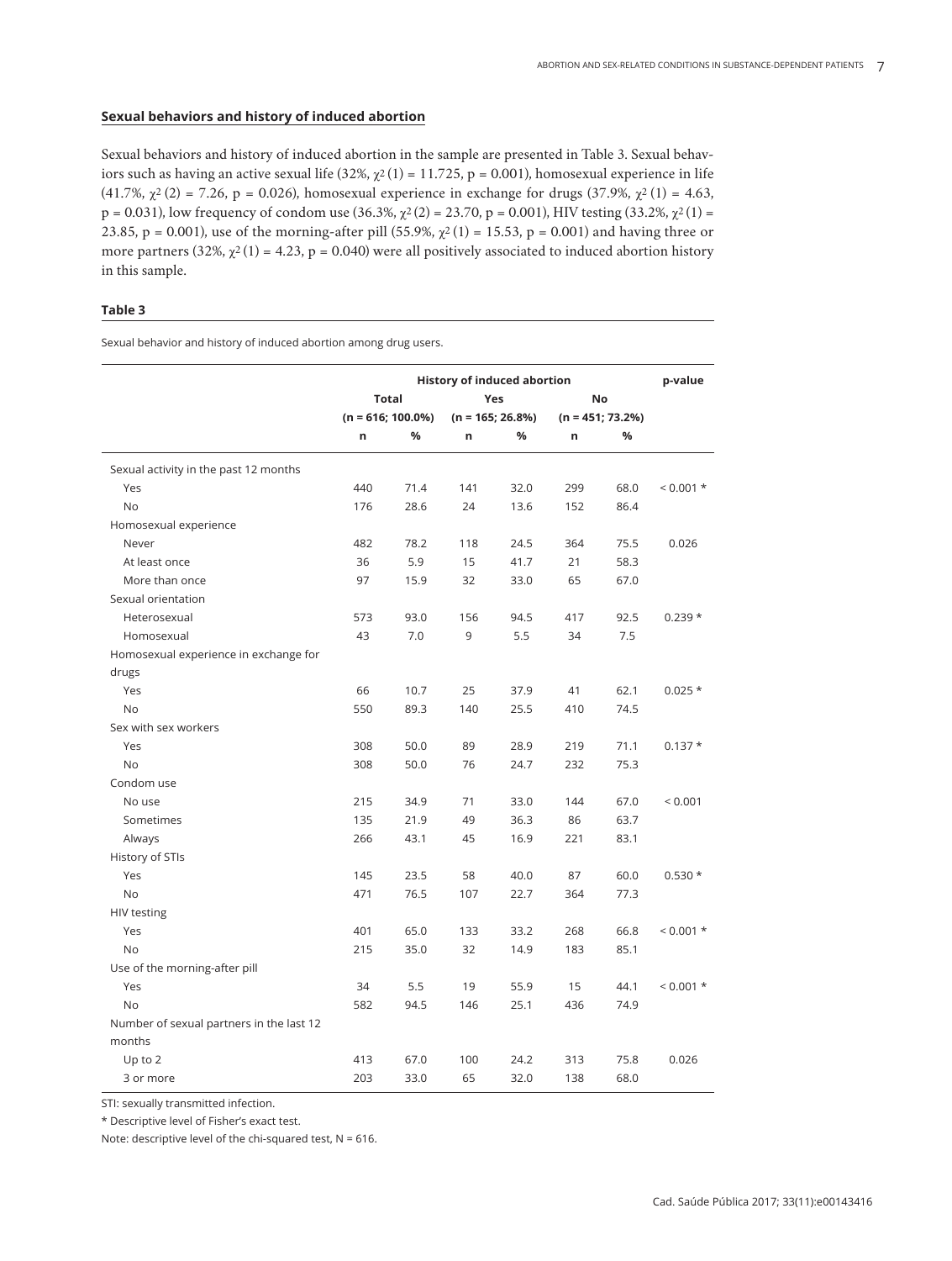For average first sexual intercourse age with penetration (oral, vaginal, anal) among participants with induced abortion history (mean 14.6±2.8 versus 14.9, ±3.3; *t* = -1.163 [95%CI: 0.24-0.94], p = 0.245) and without induced abortion history, no significant difference was observed.

#### **Logistical regression analysis**

According to the logistic regression analyses, abortion history chance is greater in women (OR = 2.9, 95%CI: 1.75-4.76, p= 0.001), single (OR = 1.8, 95%CI: 1.13-3.12, p = 0.014), full unemployed (OR = 2.4, 95%CI: 1.46-3.82, p = 0.001), tobacco users (OR = 1.6, 95%CI: 1.03-2.49, p = 0.037), sexual activity in the past 12 months (OR = 2.0, 95%CI: 1.17-3.69, p = 0.013), STIs history in life (OR = 2.0, 95%CI: 1.17-3.69, p = 0.001) HIV test (OR = 2.0, 95%CI: 1.32-3.53, p = 0.002), occasional or no condom use in the past 12 months (OR =  $1.7$ , 95%CI: 1.09-2.75, p = 0.018) and morning-after pill use (OR = 3.2, 95%CI: 1.29-5.73, p = 0.003) (Table 4).

#### **Table 4**

Final model logistical regression analysis.

|                                       | OR unadjusted<br>(95%CI) | OR adjusted<br>(95%CI) | p-value |
|---------------------------------------|--------------------------|------------------------|---------|
|                                       |                          |                        |         |
| Gender                                |                          |                        |         |
| Female                                | $3.1(1.42 - 3.89)$       | 2.9 (1.75-4.76)        | 0.001   |
| Male                                  | 1.00                     | 1.00                   |         |
| Marital status                        |                          |                        |         |
| Unmarried                             | 2.6 (1.04-2.37)          | $1.8(1.13-3.12)$       | 0.014   |
| Married                               | 1.00                     | 1.00                   |         |
| Occupational status                   |                          |                        |         |
| Unemployed                            | 2.8 (1.38-2.99)          | 2.4 (1.46-3.82)        | 0.001   |
| Employed/others                       | 1.00                     | 1.00                   |         |
| Tobacco                               |                          |                        |         |
| Yes                                   | 2.0 (1.38-2.99)          | 1.6 (1.03-2.49)        | 0.037   |
| <b>No</b>                             | 1.00                     | 1.00                   |         |
| Sexual activity in the last 12 months |                          |                        |         |
| Yes                                   | 2.9 (1.85-4.80)          | 2.0 (1.17-3.69)        | 0.013   |
| <b>No</b>                             | 1.00                     | 1.00                   |         |
| Condom use                            |                          |                        |         |
| No use/Never use or sometimes         | 2.5 (1.73-3.78)          | $1.7(1.09-2.75)$       | 0.018   |
| Always                                | 1.00                     | 1.00                   |         |
| History of STIs                       |                          |                        |         |
| Yes                                   | $2.2(1.52-3.37)$         | 2.0 (1.35-3.23)        | 0.001   |
| <b>No</b>                             | 1.00                     | 1.0.                   |         |
| <b>HIV testing</b>                    |                          |                        |         |
| Yes                                   | 2.8 (1.84-3.37)          | $2.2(1.32 - 3.53)$     | 0.002   |
| <b>No</b>                             | 1.00                     | 1.00                   |         |
| Use of the morning-after pill         |                          |                        |         |
| Yes                                   | $3.7(1.87 - 7.63)$       | 3.2 (1.29-5.73)        | 0.003   |
| <b>No</b>                             | 1.00                     | 1.00                   |         |

95%CI: 95% confidence interval; OR: odds ratio; STI: sexually transmitted infection.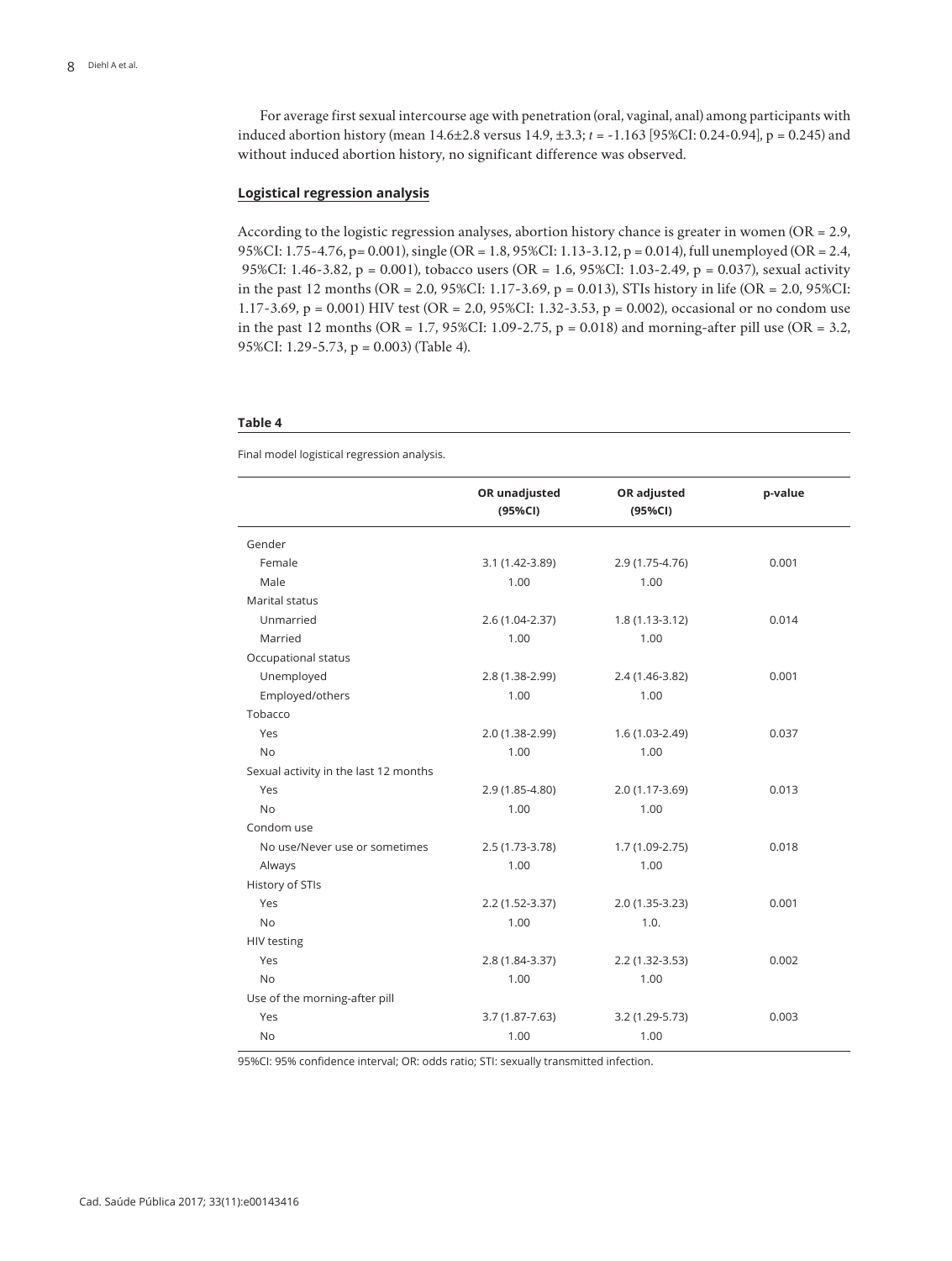# **Discussion**

In this study, 165 (26.8%) drug users, mainly adult women, reported induced abortion history. This is one of few clinical Brazilian studies undertaken in a clinical setting to evaluate abortion prevalence in a large drug user sample. Abortion is a method used to prevent births in many developing countries 21 including in Brazil 6,35 and rates remain high around the world 13,36,37,38. The association between abortion and substance use is a public health problem of great magnitude which makes a substantial contribution to maternal morbidity and mortality 1,2,3,39.

The findings of studies that have investigated the relationship between abortion and substance use suggested several pathways by which substance use is associated to induced abortion, including engaging in risky sexual behaviors under the influence of alcohol and drugs, which increases the potential risks of an unplanned pregnancy and may lead to abortion rate increase 16,36,40,41.

Abortion scope estimates vary according to research method, sample composition, data collection strategy, sources and different conceptual definitions used by researchers 35,42. The abortion risk evaluation is a vitally important clinical health care issue 43. There are many obstacles preventing health care providers from taking the reproductive life history, including the history of abortion among drug users. This is a crucial strategic resource to be addressed by health care programmes, since many are the barriers which prevent pregnant patients or their partners who misuse substances from accessing and engaging in drug abuse treatment 13,14,44.

# **Sociodemographic data**

Variables such as gender (female), marital status (unmarried), ethnicity (Caucasian), education (illiterate), occupational status (housewife) and low income were associated to abortion in substance-related disorder patients. A previous study had reported the likely link between sociodemographic variables and abortion 44. Abortion is influenced by several factors such as socioeconomic status, gender, educational level, income, religion, moral values and beliefs and also by alcohol and drug use 44. However, very few studies have investigated the relationship between abortion and socioeconomic status in a substance user Brazilian sample 4,20.

From the 82.5% men of the sample, 23.8% reported abortion history. Little is known about their perspectives regarding sexual and reproductive health, or their views concerning abortion 36. Capture some data on men's perspective regarding abortion was the reason leading to their inclusion in the analysis. Literature review reveals recurring themes concerning men's reaction to abortion. Men may suffer intense grief after abortion is undertaken by a sexual partner and they have reported feelings such as regret, helplessness, guilt, anxiety, anger, and emasculation. Each man experiences abortion in a singular way and therefore, the psychological impact of abortion on men should be taken into consideration in future studies 45. Brazilian studies investigating abortion situations in male samples are extremely uncommon, since men are rarely included in research 6,12,36,46. Most legal abortion studies are focused on women and when abortion and contraception are discussed, attention is predominantly focused on the women's role and responsibility 46. A Brazilian literature review on abortion presented heterogeneity among women who have abortions in the country. The authors concluded that pregnancy outcome is part of their reproductive trajectories. Therefore, abortion among drug users needs to be understood in terms of its social significance.

Seventy-two (11.7%) participants with the lowest educational level (illiterate) presented a high abortion rate (95.8%). This finding diverges from the literature about non-drug users 36, which suggests that an increase in educational level predicts increased support for abortion. Education has been presented as one of the most evident factors to determine people's views, with men and women of higher educational levels showing better choices in their reproductive life attitudes 47,48. Educational level has a positive association to sympathetic attitudes regarding abortion 47,48,49. A study on educational level and income showed an inverse association to abortion risk 44.

The largest portion of this sample is at the margins of the formal labor market, a fact which aggravates psychosocial vulnerability and needs to be taken into account since lack of employment and poor professional experience result in low access to health services and information 20,29,44. Programmes and health services might not yet be prepared to recognize the specific needs required by this population 10,47.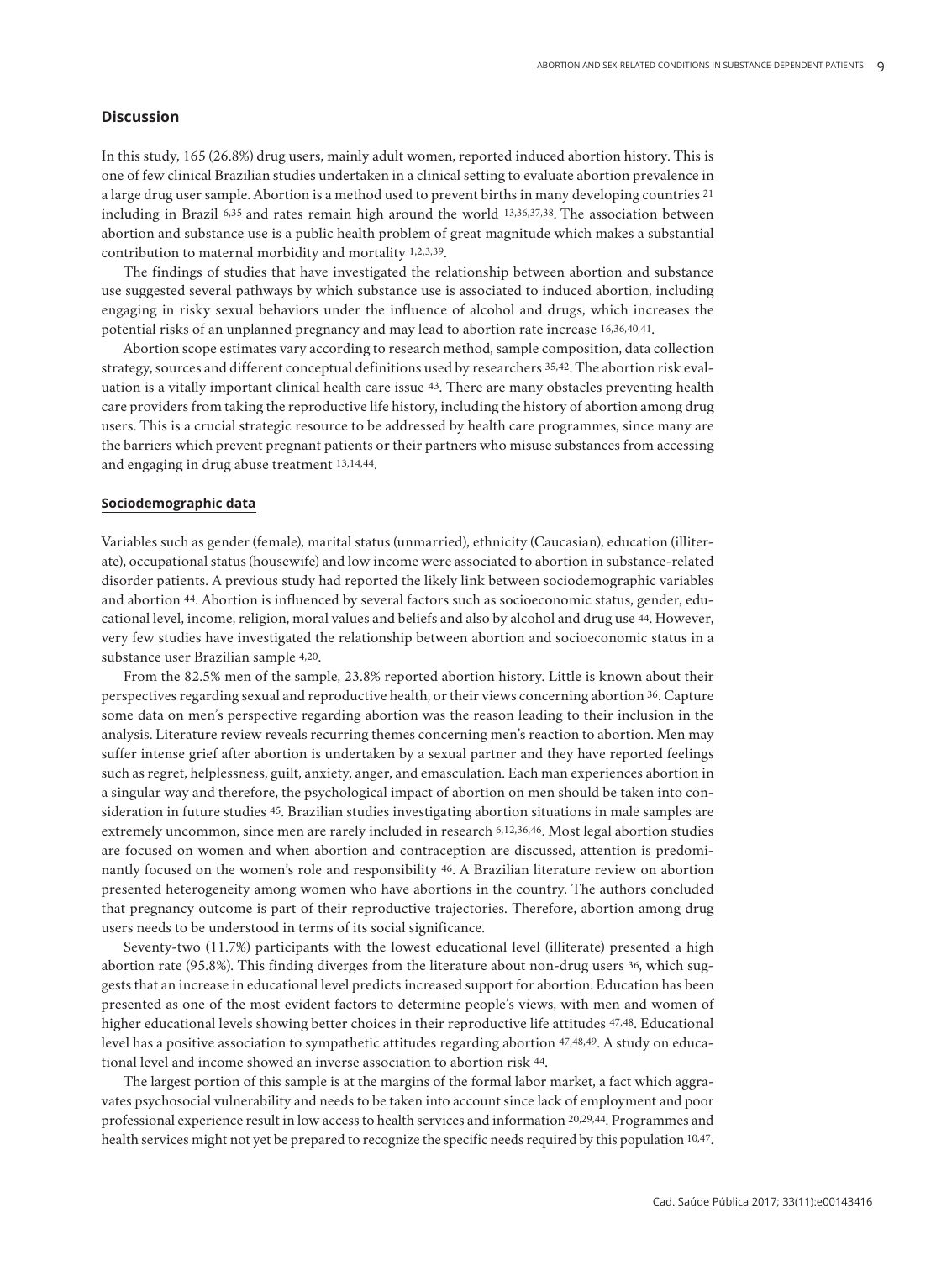#### **Abortion and severity of addiction**

Abortion is known to be associated to higher rates of substance abuse 18. In this sample, all variables related to the severity of alcohol (SADD), drug (DAST) and nicotine (FTND) use were positively associated to abortion history.

Our study sample comprised cocaine users (inhaled and smoked) (69.9%). However, alcohol was the first drug of choice and with higher severity level/SADD, presenting affirmative association to patients with abortion history. Alcohol use is widespread among more than 50% of women of reproductive age 43, although there is no solid evidence to suggest that alcohol is a factor which influences women seeking an abortion 50. A study which investigated the women accessing abortion services in the United States to identify whether alcohol, tobacco and other drug use, in the month prior to pregnancy awareness, contributed to their decision to terminate the pregnancy, showed that from 956 women surveyed, 2.6% identified alcohol as a reason for seeking an abortion 51.

Due to its harmful effects, we suppose that it is possible to find higher rates of abortion history among participants who used cocaine (inhaled and smoked) 43. In addition to being associated to induced abortion, cocaine use during the early months of pregnancy may cause an spontaneous abortion. Up to 38% of early pregnancies result in miscarriage in cocaine-abusing mothers 43,52.

In addition, cocaine use is frequently associated to inadequate prenatal care and concomitant use of tobacco and alcohol. It has also been associated to psychosocial, behavioral and biomedical risk factors, such as poverty, malnutrition, stress, depression, physical abuse, lack of social support and STIs 24, all of which might greatly affect the pregnancy outcome 16,43,52.

Nicotine dependence has been investigated as a factor which affects women's health directly, causing lung cancer, heart disease and premature death 16. Cigarette use is common among women seeking abortion 51,53,54 and this relationship has been found to be associated to unplanned pregnancy, indicating that smoking is not pregnancy-resolution related but rather pregnancy-occurrence related 16. Studies have reported positive associations between abortion and subsequent tobacco use 23,54. A longitudinal population-based study has suggested that having an abortion may cause young women to smoke as a coping mechanism in order to deal with the stress of having had an abortion 23.

#### **Abortion and sexual behavior**

Drug users with a history of abortion exhibit high levels of risky sexual behavior such as no condom use and history of STIs. In this study sample the sexual behavior identified was as follows: had active sexual life in the previous 12 months, had a homosexual experience (more than once), had a homosexual experience in exchange for drugs, had used condoms occasionally or never, had been tested for HIV, had used the morning-after pill and had three or more partners in the previous 12 months, this latter showing the highest prevalence and a positive association to abortion history. Substance-dependent people may engage in risky sexual behavior associated to increased potential interruption of pregnancy 21, such as sexual intercourse without condom and homosexual experiences in exchange for drugs 24.

Brazilian studies highlight the lack of information on contraceptives among women who have abortions, especially youth. They also show that, despite being familiar to the contraceptive methods available, Brazilian women had not used them in the period preceding the pregnancy episode investigated 6. Moreover, AIDS prevention campaigns have failed because they have promoted abstinence, fidelity and condom use. What is often neglected is that condom use requires strong partner co-operation and abstinence is an almost impossible strategy, given that adults are almost universally involved in sexual activity 55.

This study included male evaluation of induced abortion history and mainly in psychoactive substances chronic users, a theme that has limited exposure in national studies. This is the first study to report the prevalence of induced abortion history among a sample of drug users in Brazil. There is insufficient national literature to compare our data, which makes it impossible to determine if sexual behavior patterns and abortion rates are similar to those of women from national estimates.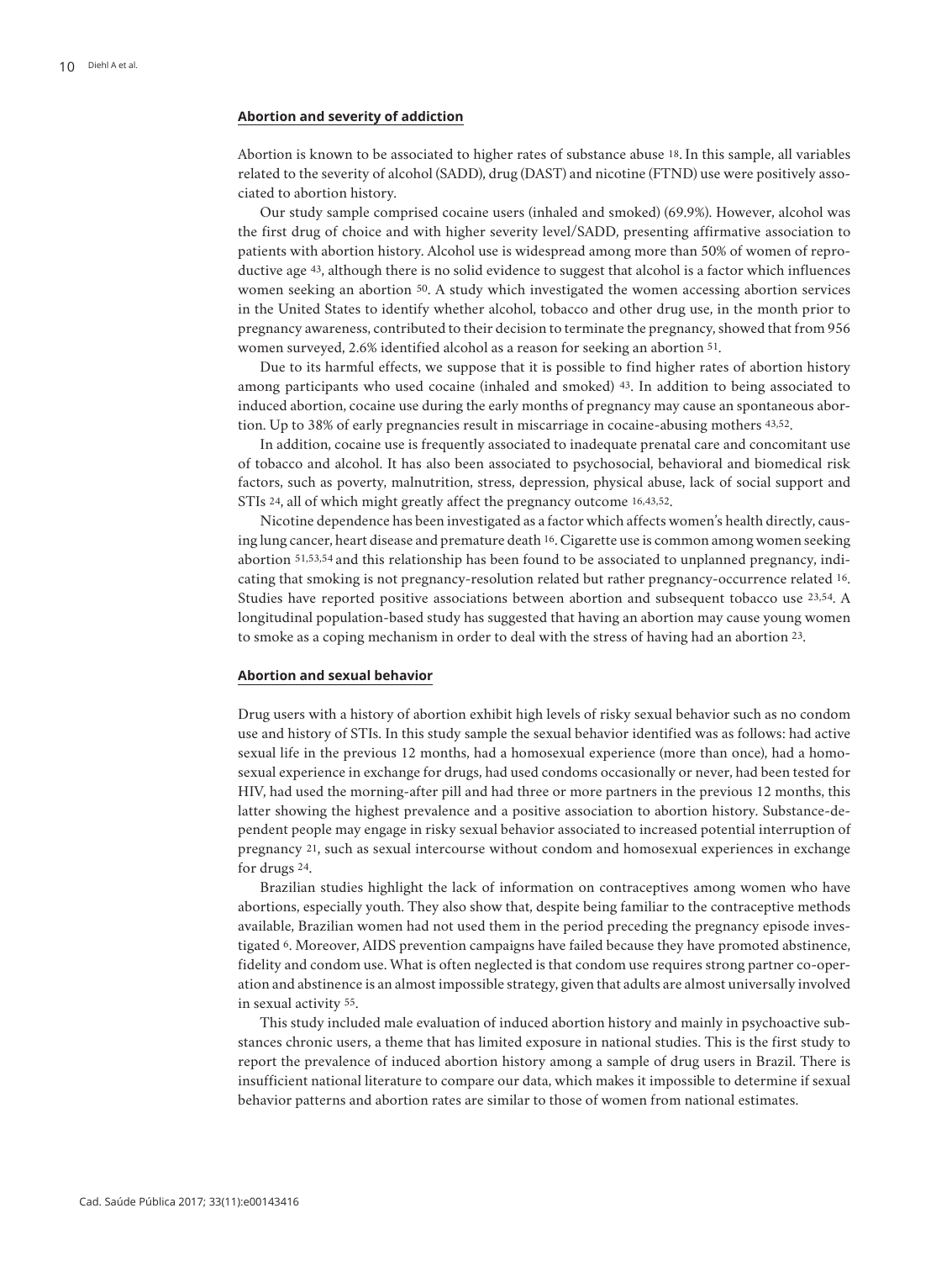#### **Limitations**

The results of our study must be considered in light of some potential limitations. First, the study relies on self-reported accounts regarding abortion and substance misuse. The induced abortion history was evaluated using self-reported information, without the use of standardized tools or information from other relatives. It is also important to consider that abortion is considered a crime in Brazil and people are afraid and embarrassed to report having had an abortion. Moreover, most of those in our sample were Catholic or Evangelical. We are therefore not sure that misreporting did not affect our results. It is possible that abortion was under-reported. Besides that, the participants were asked about their history of abortion in life, and it was impossible to know whether their substance use preceded their or their partners' abortions.

Second, this study was undertaken in a specialized unit providing inpatient treatment. The recruitment took place at a voluntary tertiary service, so this substance-dependent sample may not be representative of the substance-dependent community and must be treated as a convenience sample. This sample bias may limit the external validity and generalizability of these findings. It assumed that only the most serious and motivated patients receive this type of treatment. Thus, there is a selection bias as the study reports on a single drug user segment with induced abortion history and who had complications as a result of substance use where hospitalization was necessary.

There is a need for new studies to analyze the social factors involved and reasons for induced abortion in this population. It is known that reports of induced abortion differ according to gender, ethnicity/race, and social class, reflecting the assortment of implications that may be attributed to pregnancy and abortion. Such analysis would reveal the social inequalities between women and men facing the risk of an unplanned pregnancy, incorporating discussion of sexual and reproductive rights.

Third, while we agree that sexual and reproductive health issues concerning men are understudied, the fact that the sample consisted primarily of men is also a concern. This because focusing on women would be of greater interest, especially since it is likely that many abortions take place without the male partner's knowledge plus the fact that women are not represented in clinical studies of addiction and abortion. However, our women sample was not large. It is also important to note that women continue to be under-represented in exclusive treatment service for drug abuse with low access due to many reasons including the stigma.

#### **Implications for clinical practice**

Health providers should incorporate drug user health care information strategies and multiple contraceptive methods – including injectable formulations and implants that facilitate adherence and monitoring by health professionals who perform home visits or work with outreach treatment for vulnerable populations, instead of merely promoting the use of condoms. It is widely recognized that interventions continue to be based on notions of individual agency or responsibility for prevention of STIs/HIV 14,24.

Studies connecting knowledge, attitudes and practice are necessary to embrace the complexity and multidimensionality of the environment in which the sexuality of drug users is constructed and experienced 14,24. In this context, one of the consistent and fitting ways to ethically face the abortion problem seems to be to primarily construe the task in favour of human dignity, which may be translated into the ability to listen without judgment to women and couples in struggle 56. There is thus an important ethical dimension in this issue, namely the need to respect human life in all its breadth and demonstrations 57,58.

#### **Implications for future studies**

Future research should examine the extent to which characteristics such as poor mental health, lack of concern for one's health and lack of responsibility affect the reproductive choices of addicted men and women. In addition, more empirical attention should be directed towards understanding the features of personality that could be associated to an increase in induced abortion demand in drug users.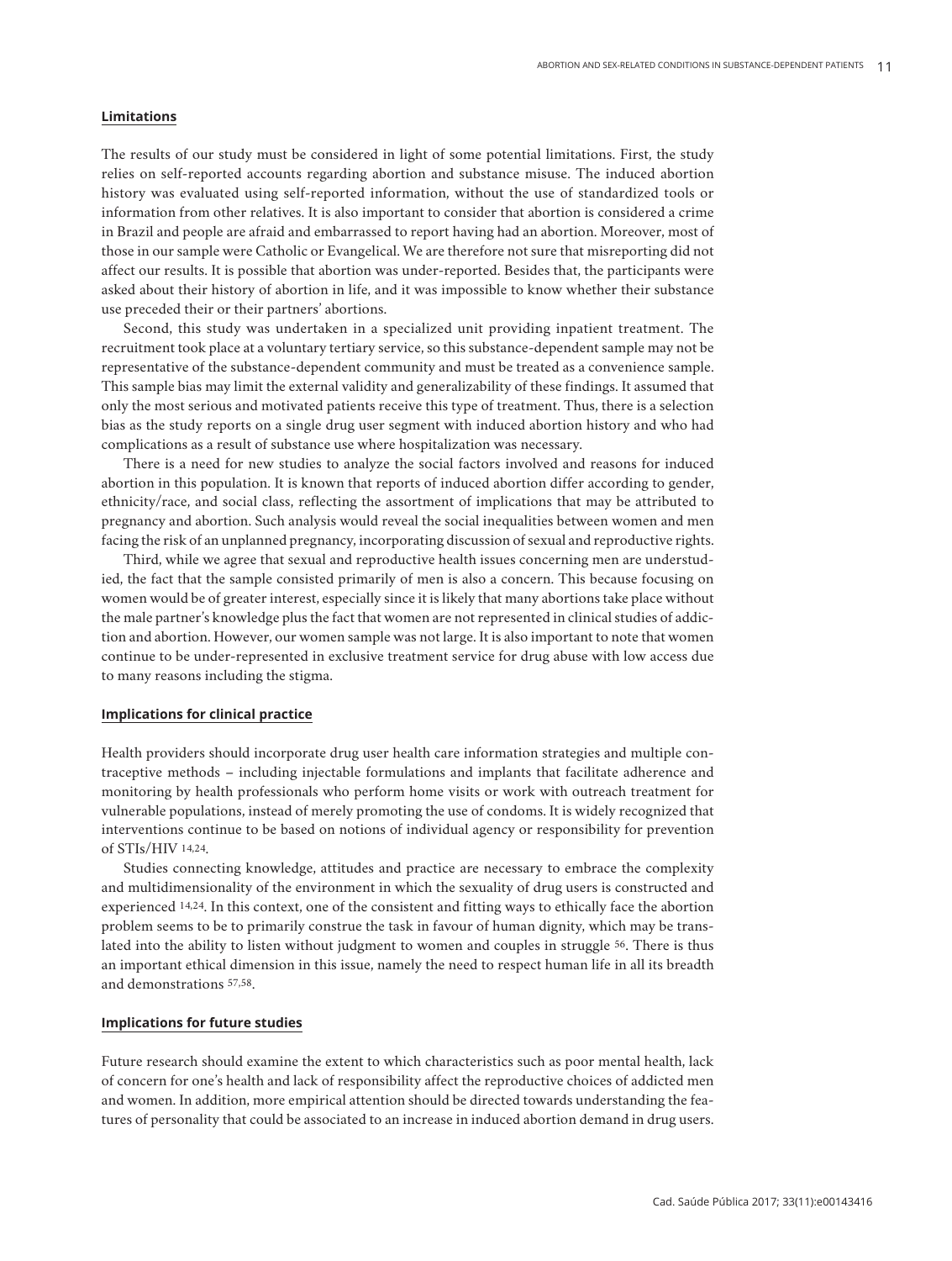# **Contributors**

A. Diehl and R. Laranjeira wrote the text and worked on content review. S. C. Pillon participated in the statistics and wrote the text. M. A. Santos wrote the text. All the authors revised the final version for publication.

### **References**

- 1. Pazol K, Creanga AA, Burley KD, Jamieson DJ. Abortion surveillance – United States, 2011. MMWR Surveill Summ 2014; 63:1-41.
- 2. Pistani ML, Ceccato MB, Voluntary practice and subjective impact of abortion on women: representations, meanings and social imaginary in clandestine scenario. Vertex 2014; 25:363-9.
- 3. Sorhaindo AM, Juárez-Ramírez C, Díaz Olavarrieta C, Aldaz E, Mejía Piñeros MC, Garcia S. Qualitative evidence on abortion stigma from Mexico City and five states in Mexico. Women Health 2014; 54:622-40.
- 4. Faúndes A, Duarte GA, Osis MJ. Conscientious objection or fear of social stigma and unawareness of ethical obligations. Int J Gynaecol Obstet 2013; 123 Suppl 3:S57-9.
- 5. Medeiros RD, Azevedo GD, Oliveira EA, Araújo FA, Cavalcanti FJ, Araújo GL, et al. Opinion of medical and law students of Federal University of Rio Grande do Norte about abortion in Brazil. Rev Bras Ginecol Obstet 2012; 34: 16-21.
- 6. Menezes G, Aquino EML. Pesquisa sobre o aborto no Brasil: avanços e desafios para o campo da saúde coletiva. Cad Saúde Pública 2009; 25 Suppl 2:S193-S204.
- 7. Fontes ML. The stance of abortion in the Brazilian printed media ahead of the 2010 presidential elections: the exclusion of public health from the debate. Ciênc Saúde Coletiva 2012; 17:1805-12.
- 8. Leal OF. "Those of you who have never had an abortion, raise your hand!" Rethinking ethnographic data on the dissemination of abortion practices among low-income populations in Brazil. Ciênc Saúde Coletiva 2012; 17: 1689-97.
- 9. Victora CG, Aquino EM, do Carmo Leal M, Monteiro CA, Barros FC, Szwarcwald CL. Maternal and child health in Brazil: progress and challenges. Lancet 2011; 377:1863-76.
- 10. Koch E, Chireau M, Pliego F, Stanford J, Haddad S, Calhoun B, et al. Abortion legislation, maternal healthcare, fertility, female literacy, sanitation, violence against women and maternal deaths: a natural experiment in 32 Mexican states. BMJ Open 2015; 5:e006013.
- 11. Duarte GA, Osis MJD, Faúndes A, Sousa MH. Brazilian abortion law: the opinion of judges and prosecutors. Rev Saúde Pública 2010; 44:406-20.
- 12. Morse ML, Fonseca SC, Barbosa MD, Calil MB, Eyer FPC. Mortalidade materna no Brasil: o que mostra a produção científica nos últimos 30 anos? Cad Saúde Pública 2011; 27:623-38.
- 13. Abdala N, Kershaw T, Krasnoselskikh TV, Kozlov AP. Contraception use and unplanned pregnancies among injection drug-using women in St Petersburg, Russia. J Fam Plann Reprod Health Care 2011; 37:158-64.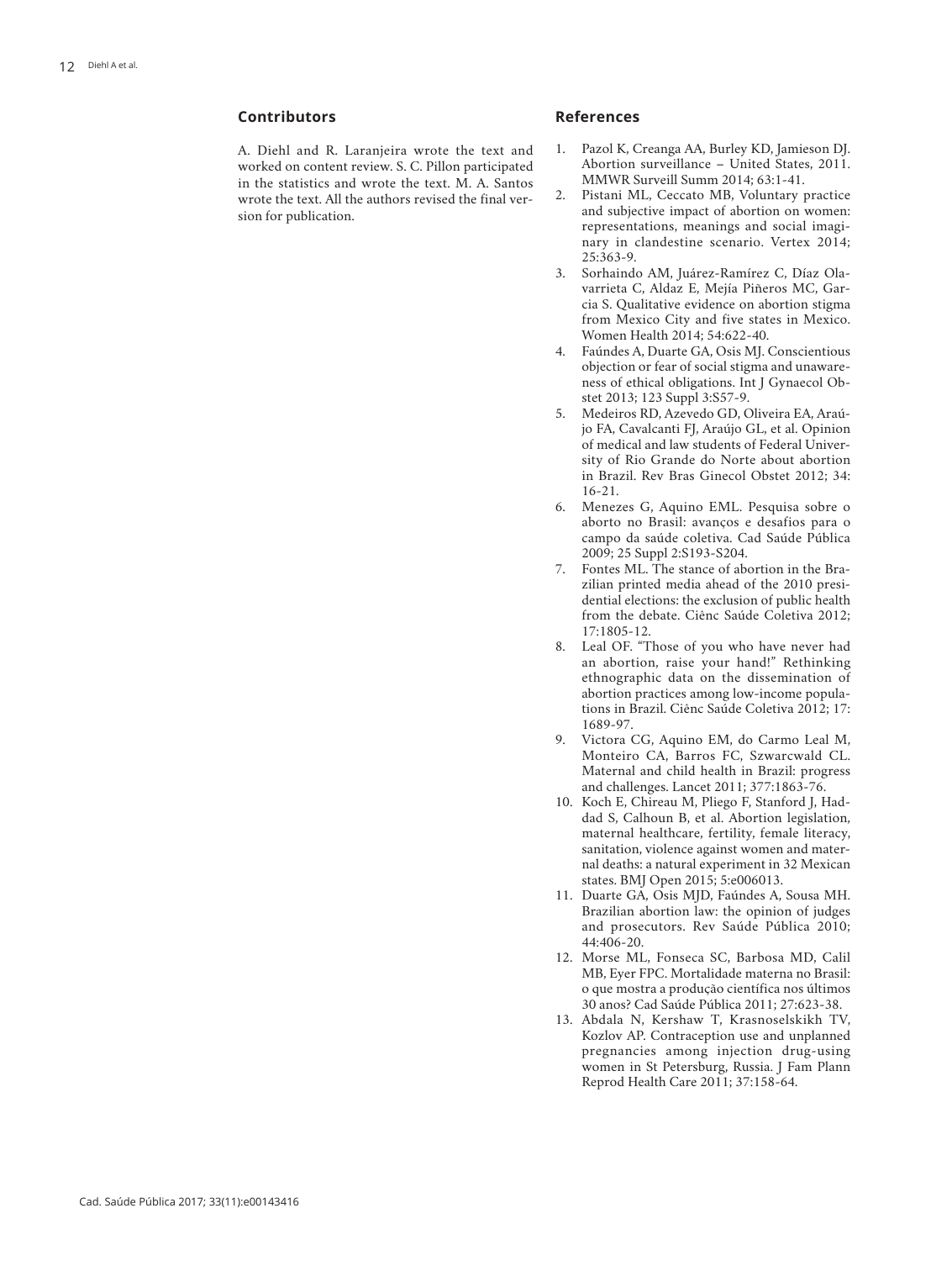- 14. Edelman NL, Patel H, Glasper A, Bogen-John ston L. Sexual health risks and health-seeking behaviours among substance-misusing wom en. J Adv Nurs 2014; 70:2861-70.
- 15. Gutierres SE, Barr A. The relationship be tween attitudes toward pregnancy and contra ception use among drug users. J Subst Abuse Treat 2003; 24:19-29.
- 16. Martino SC, Collins RL, Ellickson PL, Klein DJ. Exploring the link between substance abuse and abortion: the roles of unconvention ality and unplanned pregnancy. Perspect Sex Reprod Health 2006; 38:66-75.
- 17. Paltrow LM. The war on drugs and the war on abortion: some initial thoughts on the connec tions, intersections and effects. Reprod Health Matters 2002; 10:162-70.
- 18. Roberts SC, Rocca CH, Foster D. Receiving versus being denied an abortion and subse quent drug use. Drug Alcohol Depend 2014; 134:63-70.
- 19. Barros FC, Matijasevich A, Requejo JH, Gi ugliani E, Maranhão AG, Monteiro CA, et al. Recent trends in maternal, newborn, and child health in Brazil: progress toward Millenni um Development Goals 4 and 5. Am J Public Health 2010; 100:1877-89.
- 20. Fusco CL, Silva RS, Andreoni S. Unsafe abor tion: social determinants and health inequities in a vulnerable population in São Paulo, Brazil. Cad Saúde Pública 2012; 28:709-19.
- 21. Abdala N, Zhan W, Shaboltas AV, Skochilov RV, Kozlov AP, Krasnoselskikh TV. Correlates of abortions and condom use among high-risk women attending an STD clinic in St. Peters burg, Russia. Reprod Health 2011; 8:28.
- 22. Le HH, Connolly MP, Bahamondes L, Cecatti JG, Yu J, Hu HX. The burden of unintended pregnancies in Brazil: a social and public health system cost analysis. Int J Womens Health 2014; 6:663-70.
- 23. Pedersen W. Childbirth, abortion and subse quent substance use in young women: a pop ulation-based longitudinal study. Addiction 2007; 102:1971-8.
- 24. Diehl A, Leite Vieira D, Rassool GH, Cristina Pillon S. Sexual risk behaviors in non-injecting substance-dependent Brazilian patients. Adic ciones 2014; 26:208-20.
- 25. Dias AC, Araújo MR, Dunn J, Sesso RC, de Castro V, Laranjeira R. Mortality rate among crack/cocaine-dependent patients: a 12-year prospective cohort study conducted in Brazil. J Subst Abuse Treat 2011; 41:273-8.
- 26. Ward H, Pallecaros A, Green A, Day S. Health issues associated with increasing use of "crack" cocaine among female sex workers in London. Sex Transm Infect 2000; 76:292-3.
- 27. Cortez FC, Boer DP, Baltieri DA. Psychosocial pathways to inconsistent condom use among male sex workers: personality, drug misuse and criminality. Sex Health 2011; 8:390-8.
- 28. Nunes CL, Andrade T, Galvão-Castro B, Bas tos FI, Reingold A. Assessing risk behaviors and prevalence of sexually transmitted and blood-borne infections among female crack cocaine users in Salvador-Bahia, Brazil. Braz J Infect Dis 2007; 11:561-6.
- 29. Wall M, Schmidt E, Sarang A, Atun R, Renton A. Sex, drugs and economic behaviour in Rus sia: a study of socio-economic characteristics of high-risk populations. Int J Drug Policy 2011; 22:133-9.
- 30. American Psychiatric Association. DSM-IV-TR. Manual diagnóstico e estatístico de transtornos mentais. Porto Alegre: Editora Artmed; 2002.
- 31. Clark BC, Perkins A, McCullumsmith CB, Islam AM, Sung J, Cropsey KL. What does self-identified drug of choice tell us about in dividuals under community corrections super vision? J Addict Med 2012; 6:57-67.
- 32. Yudko E, Lozhkina O, Fouts A. A comprehen sive review of the psychometric properties of the Drug Abuse Screening Test. J Subst Abuse Treat 2007; 32:189-98.
- 33. Rosa-Oliveira LQ, Presti PF, Antunes IRA, Carbonari GC, Imada AN, Maeda MY, et al. Reliability and dimensionality of the Short Al cohol Dependence Data (SADD) questionnaire in a clinical sample of hospitalized patients: using the SADD in a general hospital setting. Rev Bras Psiquiatr 2011; 33:68-71.
- 34. Meneses-Gaya CI, Zuardi AW, Loureiro SR, Crippa JA. Psychometric properties of the Fag erstrom Test for Nicotine Dependence, J Bras Pneumol 2009; 35:73-82.
- 35. Diniz D, Medeiros M. Aborto no Brasil: uma pesquisa domiciliar com técnica de urna. Ciênc Saúde Coletiva 2010; 15:959-66.
- 36. Chikovore J. Gender power dynamics in sexual and reproductive health. A qualitative study in Chiredzi District, Zimbabwe, 2004. http://www.diva-portal.org/smash/get/diva2: 142634/FULLTEXT01.PDF (accessed on 14/ Jul/2015).
- 37. Moore AM, Jagwe-Wadda G, Bankole A. Mens' attitudes about abortion in Uganda. J Biosoc Sci 2011; 43:31-45.
- 38. Pallikadavath S, Stones RW. Maternal and so cial factors associated with abortion in India: a population-based study. Int Fam Plan Perspect 2006; 32:120-5.
- 39. Chaves TV, Sanchez ZM, Ribeiro LA, Nappo SA. Fissura por crack: comportamento e estra tégias de controle de usuários e ex-usuários. Rev Saúde Pública 2011; 45:1168-75.
- 40. Jones RK, Kavanaugh ML. Changes in abor tion rates between 2000 and 2008 and lifetime incidence of abortion. Obstet Gynecol 2011; 117:1358-66.
- 41. Mensch BS, Kandel DB. Drug use as a risk fac tor for premarital teen pregnancy and abor tion in a national sample of young white wom en. Demography 1992; 29:409-29.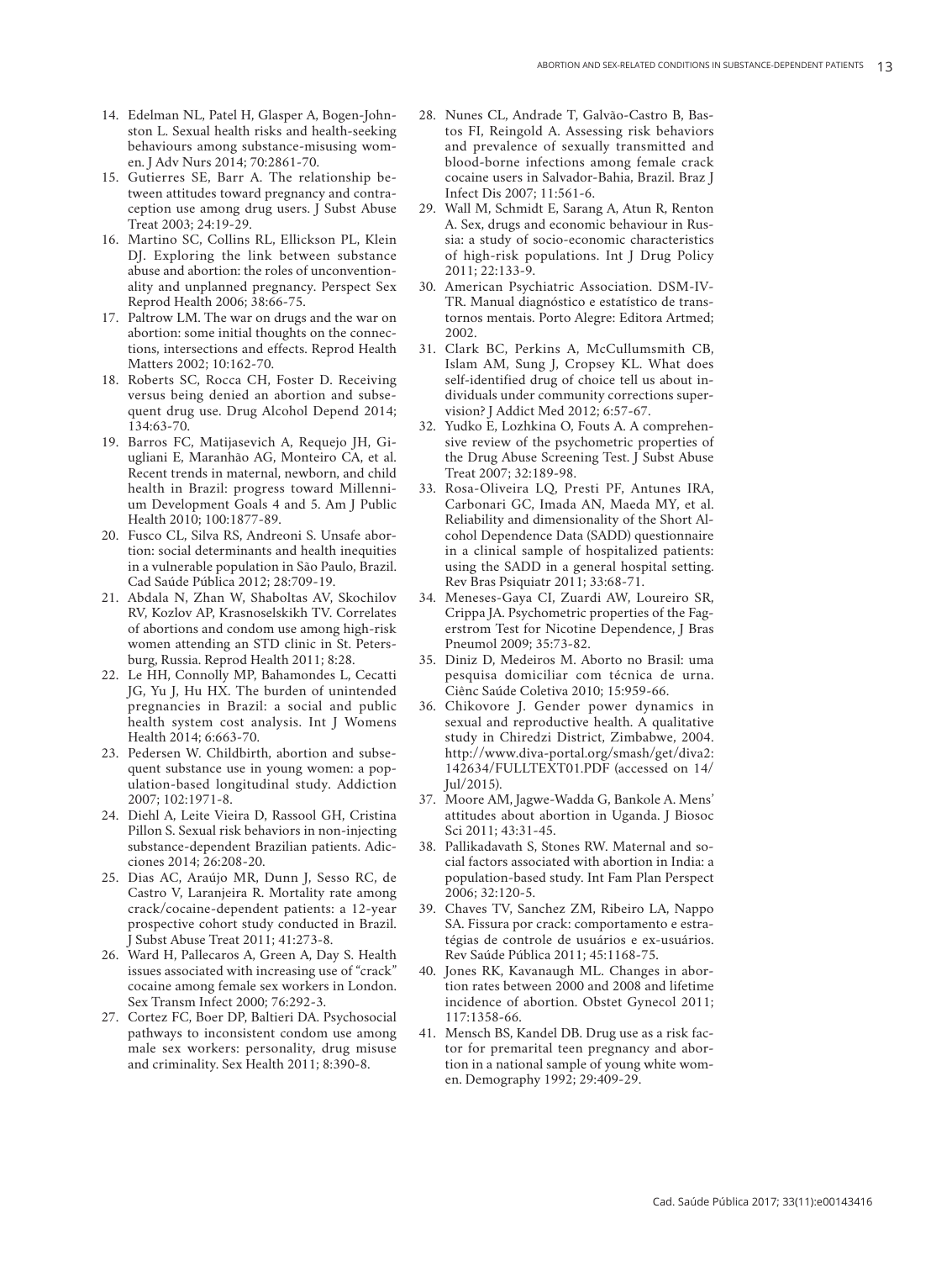- 42. Lara D, Strickler J, Olavarrieta C, Ellertson C. Measuring induced abortion in Mexico: a comparison of four methodologies. Sociologi cal Methods and Research 2004; 32:529-58.
- 43. Keegan J, Parva M, Finnegan M, Gerson A, Belden M. Addiction in pregnancy. J Addict Dis 2010; 29:175-91.
- 44. Norsker FN, Espenhaim L, Rogvi S, Morgen CS, Andersen PK, Andersen A-MN. Socioeco nomic position and the risk of spontaneous abortion: a study within the Danish National Birth Cohort. BMJ Open 2012; 2:e001077.
- 45. Coleman PK, Rue VM, Spence M, Coyle CT. Abortion and the sexual lives of men and women: is casual sexual behavior more appeal ing and more common after abortion? Int J Clin Health Psychol 2008; 8:77-91.
- 46. Kero A, Lalos A, Högberg U, Jacobsson L. The male partner involved in legal abortion. Hum Reprod 1999; 14:2669-75.
- 47. Rinderknecht L. Supporting attitudes on abortion with the influence of education and gender. http://www.people.oregonstate. edu/~hammerr/soc316/Education\_Gender\_ and\_Abortion.pdf (accessed on 17/Jul/2015).
- 48. Walzer S. The roles of gender in determining abortion attitudes. Soc Sci Q 1994; 75:687-93.
- 49. Marsiglio W. Contemporary scholarship on fa therhood culture, identity, and conduct. J Fam Issues 1993; 14:484-509.
- 50. Kirkman M, Rowe H, Hardiman A, Mallett S, Rosenthal D. Reasons women give for abor tion: a review of the literature. Arch Womens Ment Health 2009; 12:365-78.
- 51. Roberts SC, Avalos LA, Sinkford D, Foster DG. Alcohol, tobacco and drug use as reasons for abortion. Alcohol Alcohol 2012; 47:640-8.
- 52. Schempf AH, Strobino DM. Illicit drug use and adverse birth outcomes: is it drugs or context? J Urban Health 2008; 85:858-73.
- 53. Coleman PK, Maxey CD, Spence M, Nixon CL. Predictors and correlates of abortion in the fragile families and well-being study: paternal behavior, substance use, and partner violence. Int J Ment Health Addict 2009; 7:405-22.
- 54. Roberts SC, Foster DG. Receiving versus being denied an abortion and subsequent tobacco use. Matern Child Health J 2014; 19:438-46.
- 55. Parker R, Ehrhardt AA. Through an ethno graphic lens: ethnographic methods, compara tive analysis, and HIV/AIDS research. AIDS Behav 2001; 5:105-14.
- 56. Junges RJ. Bioética: perspectivas e desafios. São Leopoldo: Editora Unisinos; 1999.
- 57. Gracia D. Ética de los confines de la vida. Ética y vida, estúdios de bioética. v. 3. Bogotá: Edito rial El Bunho; 1998.
- 58. Steffen L. Abortion: a reader. Cleveland: The Pilgrim Library of Ethics; 1996.